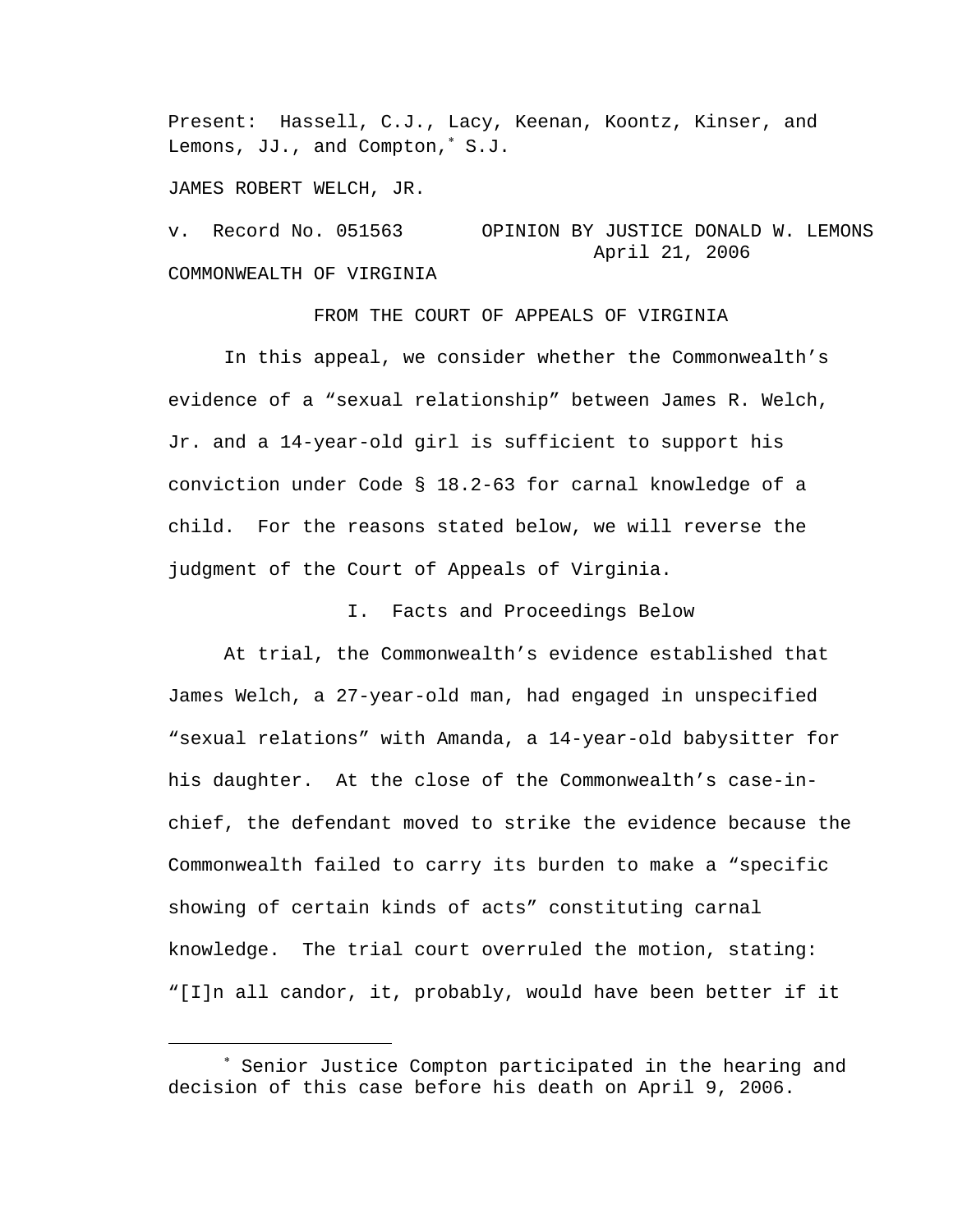had been more particular, more graphic, if you will; this description of what they did. But, nonetheless . . . I'm gonna [attribute] to the term 'sexual relations' what that term means. And – and, unfortunately, there's no reason for me to think that this child doesn't know what that term means." Subsequently, after Welch presented his evidence, the trial court overruled a renewed motion to strike. Welch was convicted and was sentenced to five years incarceration.

 Welch appealed to the Court of Appeals of Virginia, where his conviction was affirmed in an unpublished opinion. Welch v. Commonwealth, Record No. 1427-04-3, slip op. at 5 (June 28, 2005). Welch appeals to this Court upon one assignment of error: "the Virginia Court of Appeals erred in finding that the acts possibly included in the term 'sexual relations' are synonymous with the legal definition of 'sexual intercourse.' "

### II. Analysis

## A. Standard of Review

 Welch challenges the sufficiency of the evidence to support his conviction. It is well established that, on appeal, this Court must view the evidence and all reasonable inferences flowing therefrom in the light most favorable to the prevailing party at trial, here the Commonwealth. Commonwealth v. Norman, 268 Va. 539, 545-46, 604 S.E.2d 82, 85 (2004); Commonwealth v. Hudson, 265 Va. 505, 514, 578 S.E.2d 781, 786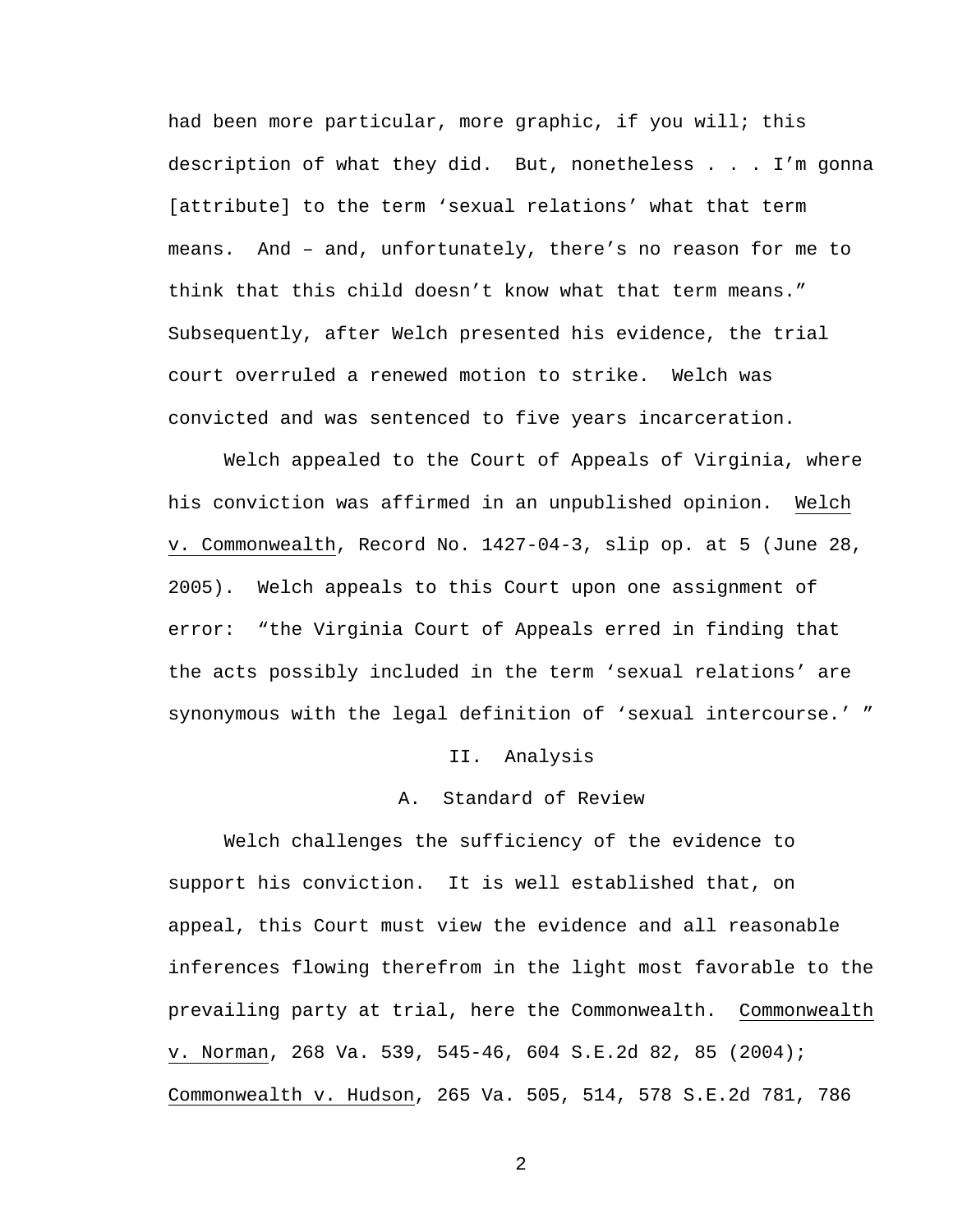(2003). We will affirm the trial court's judgment unless it is plainly wrong or without evidence to support it. Code § 8.01- 680; Barrett v. Commonwealth, 268 Va. 170, 179, 597 S.E.2d 104, 108 (2004).

# B. Evidence Presented at Trial

 The Commonwealth's case-in-chief at trial consisted of testimony provided by Amanda and Investigator Jones. Amanda testified that she had been "dating" Welch. When the Commonwealth asked her if she had a "sexual relationship" with Welch, a term used by the Commonwealth throughout its direct examination of Amanda, she responded affirmatively:

 Q: Did you have any sexual relationship with Mr. Welch?

- A: Yes, sir.
- Q: At that location?
- A: Yes, sir.

 Q: Now, how many times would you have had a sexual relationship with him, at that location in Augusta?

A: Over twenty.

At no point during Amanda's testimony did the Commonwealth ask her to define what she understood to be a "sexual relationship."

 Investigator Candace L. Jones' notably brief testimony simply established that she had obtained letters between Welch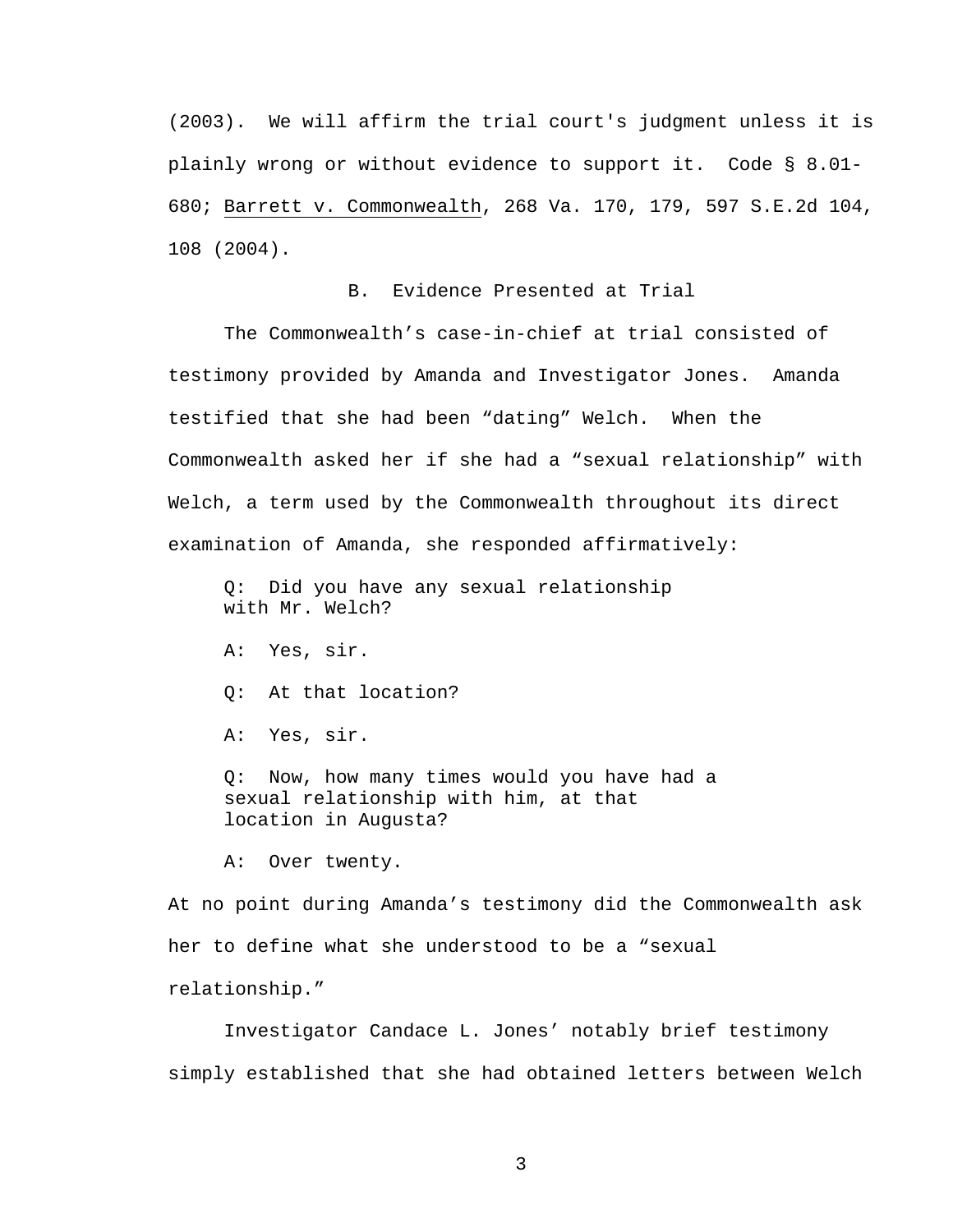and Amanda from the Commonwealth's Attorney's office, and that, when she confronted Welch during her investigation, Welch denied being sexually intimate with Amanda. Significantly, there was no testimony about the content of the letters and they were not admitted into evidence. The Commonwealth rested its case after Jones' testimony.

 During the defendant's case-in-chief, the Commonwealth elicited testimony from Amanda's mother on cross-examination that Welch admitted to her that he was "having relations" with Amanda. When pressed about what this meant, the following exchange occurred:

 Q: And did he – what did he tell you, exactly, when he said "he's having relations"? Did he tell you as to whether they were having sex together?

 A: No. He said just what I had suspected was true.

Q: And what did you suspect?

A: That they were having sexual relations.

\* \* \*

 Q: Okay. All right. And he did not give you any details as to how he would have sexual relations with your daughter?

A: No, he did not.

 Welch testified on his own behalf, and denied having a "sexual relationship" and "being with" with Amanda. During cross-examination of Welch, the Commonwealth introduced into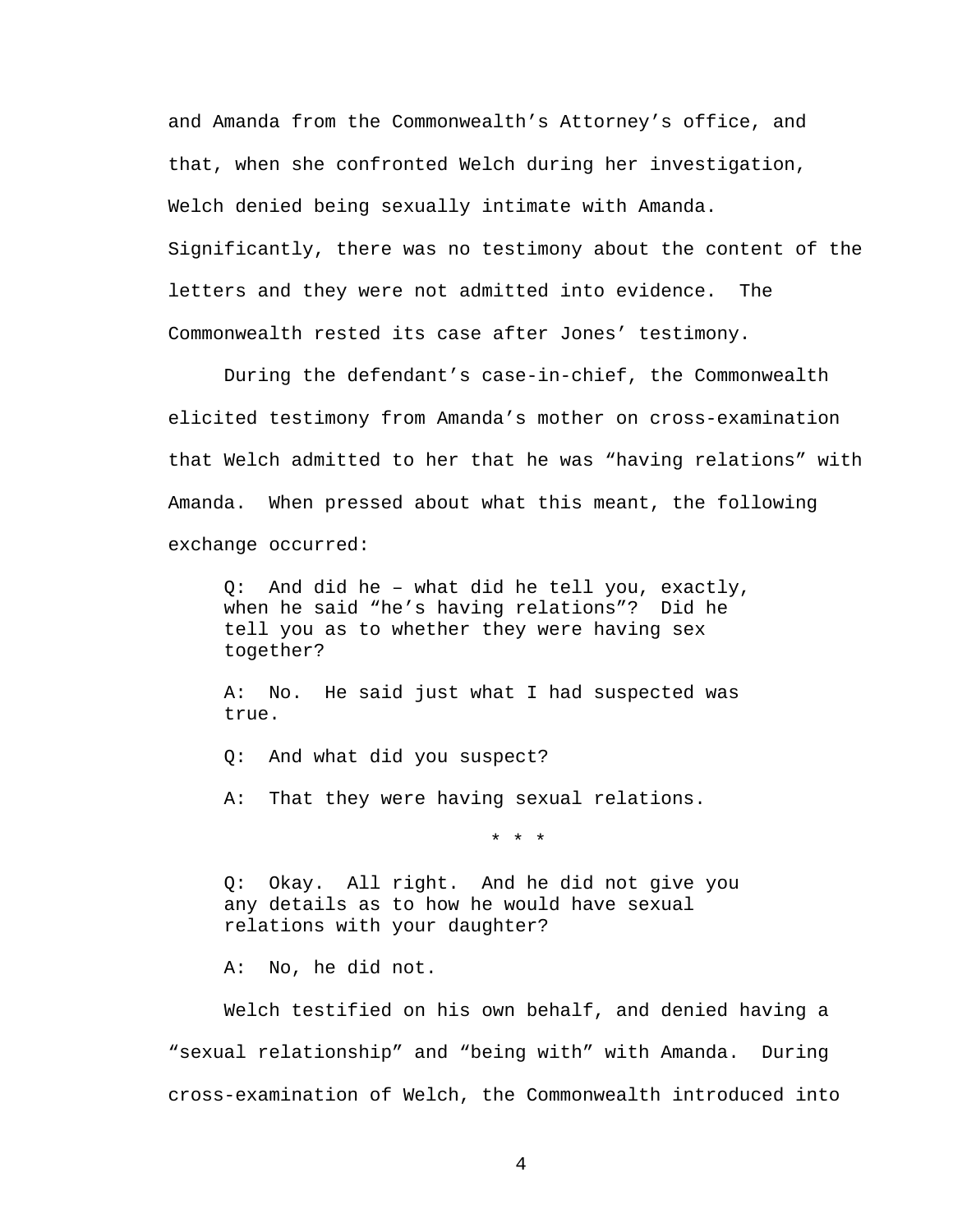evidence one letter written by Welch to Amanda during his incarceration that stated in part:

 Well, I was doing fine till someone got into my s\*\*t, and read your letter to me. Then Ronnie talked to one of the wifes [sic] of one of the guys on my block . . . and told her I was a baby rapist so she told her husband and he told the whole jail that you and I were f\*\*king now I don't think I'll ever get out cause everyone is trying to kill me . . . I do love you and even my last thought will be of you and my last breath will say your name, Amanda.

In closing arguments, the Commonwealth asserted that the testimony provided by Amanda and the defendant's "confession" to Amanda's mother were sufficient to support the conviction.

C. Carnal Knowledge Statute

Welch was convicted under Code § 18.2-63 which provides:

 If any person carnally knows, without the use of force, a child thirteen years of age or older but under fifteen years of age, such person shall be guilty of a Class 4 felony . . . For the purposes of this section . . . (ii) "carnal knowledge" includes the acts of sexual intercourse, cunnilingus, fellatio, anallingus, anal intercourse, and animate and inanimate object sexual penetration.

It is well settled that penal statutes are strictly construed against the Commonwealth and in favor of a citizen's liberty. Martin v. Commonwealth, 224 Va. 298, 300, 295 S.E.2d 890, 892 (1982) (citing Cox v. Commonwealth, 220 Va. 22, 25, 255 S.E.2d 462, 464 (1979)). "Such statutes may not be extended by implication; they must be applied to cases clearly described by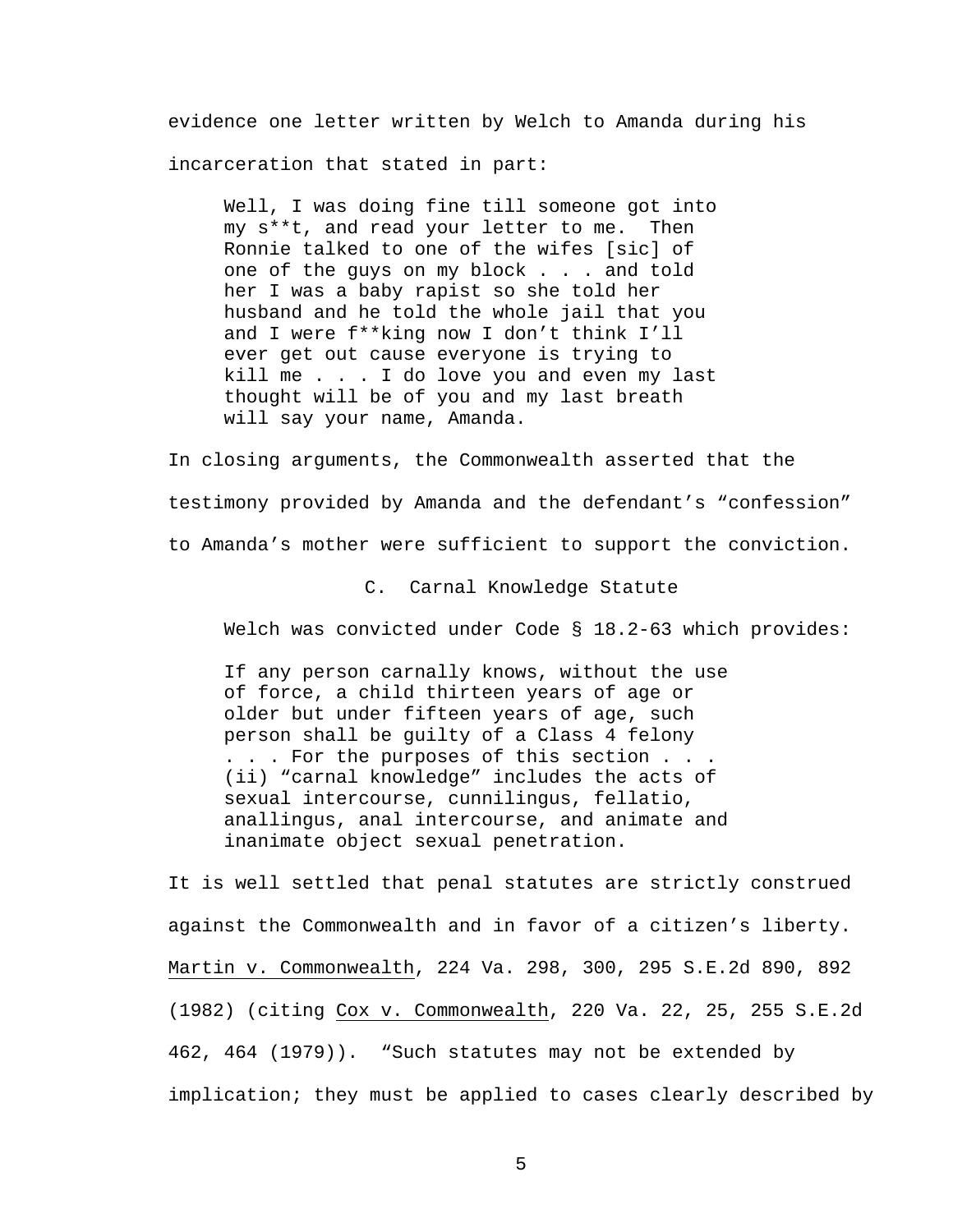the language used." Id. (citing Price v. Commonwealth, 209 Va. 383, 385-86, 164 S.E.2d 676, 678 (1968)). Because "carnal knowledge" is defined by particular acts in the statute, Welch's conviction can stand only if the facts proven by the Commonwealth satisfy the elements of one or more of those specified acts. The Commonwealth conceded that the act in question in this case was sexual intercourse.

 The elements constituting certain acts of "carnal knowledge" are well defined in our case law. A common element in each act, whether intercourse or sodomy, is that the Commonwealth has the burden to prove beyond a reasonable doubt that penetration, however slight, has occurred. See e.g., Moore v. Commonwealth, 254 Va. 184, 189, 491 S.E.2d 739, 741 (1997) ("[I]t is universally held that under an indictment charging statutory rape of a child  $\ldots$  . the prosecution must prove that there has been an actual penetration to some extent of the male sexual organ into the female sexual organ") (citing McCall v. Commonwealth, 192 Va. 422, 426, 65 S.E.2d 540, 542 (1951)); Horton v. Commonwealth, 255 Va. 606, 613, 499 S.E.2d 258, 261-62 (1998) (to prove cunnilingus, the Commonwealth must prove that there was "penetration of any portion of the vulva" by the mouth or tongue); Ashby v. Commonwealth, 208 Va. 443, 444, 158 S.E.2d 657, 658 (1968) (testimony that the boy placed his mouth "on" defendant's penis did not establish that the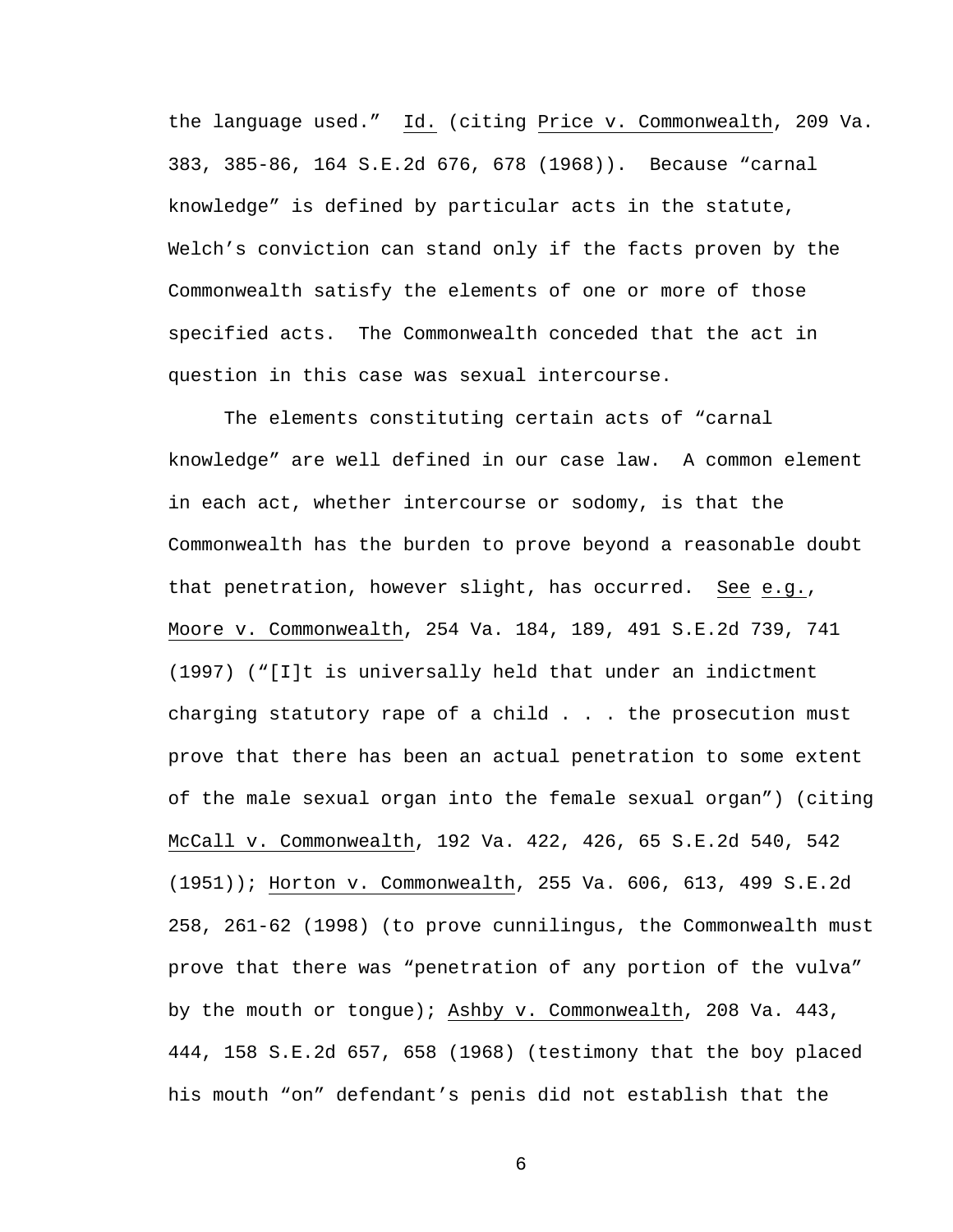penis was "in" the boy's mouth which is required to prove the penetration element of fellatio).

 As the foregoing cases illustrate, typically appeals challenging the sufficiency of the evidence under the carnal knowledge statute involve a technical question of whether a particular act constituted "penetration." That is not the case here, where the record is devoid of any details regarding sexual acts between Welch and Amanda. The simple question before this Court is whether the Commonwealth can sustain a conviction for carnal knowledge based on testimony that the defendant and the child engaged in a "sexual relationship." The simple answer is "no;" more particularity is required.

 This case aptly illustrates that vague terms, such as "sexual relationship," invite speculation that cannot suffice for proof beyond a reasonable doubt. Our case law regarding proof required for conviction of carnal knowledge makes it quite clear that proof of penetration must be elicited to support a conviction. Moore, 254 Va. at 189, 491 S.E.2d at 741. See also Horton, 255 Va. at 613, 499 S.E.2d at 261-62; Ashby, 208 Va. at 444, 158 S.E.2d at 658. The Commonwealth did not ask Amanda to explain her understanding of "sexual relationship," nor did it inquire about what she did "over twenty" times with Welch. We are left to speculate about what actually occurred.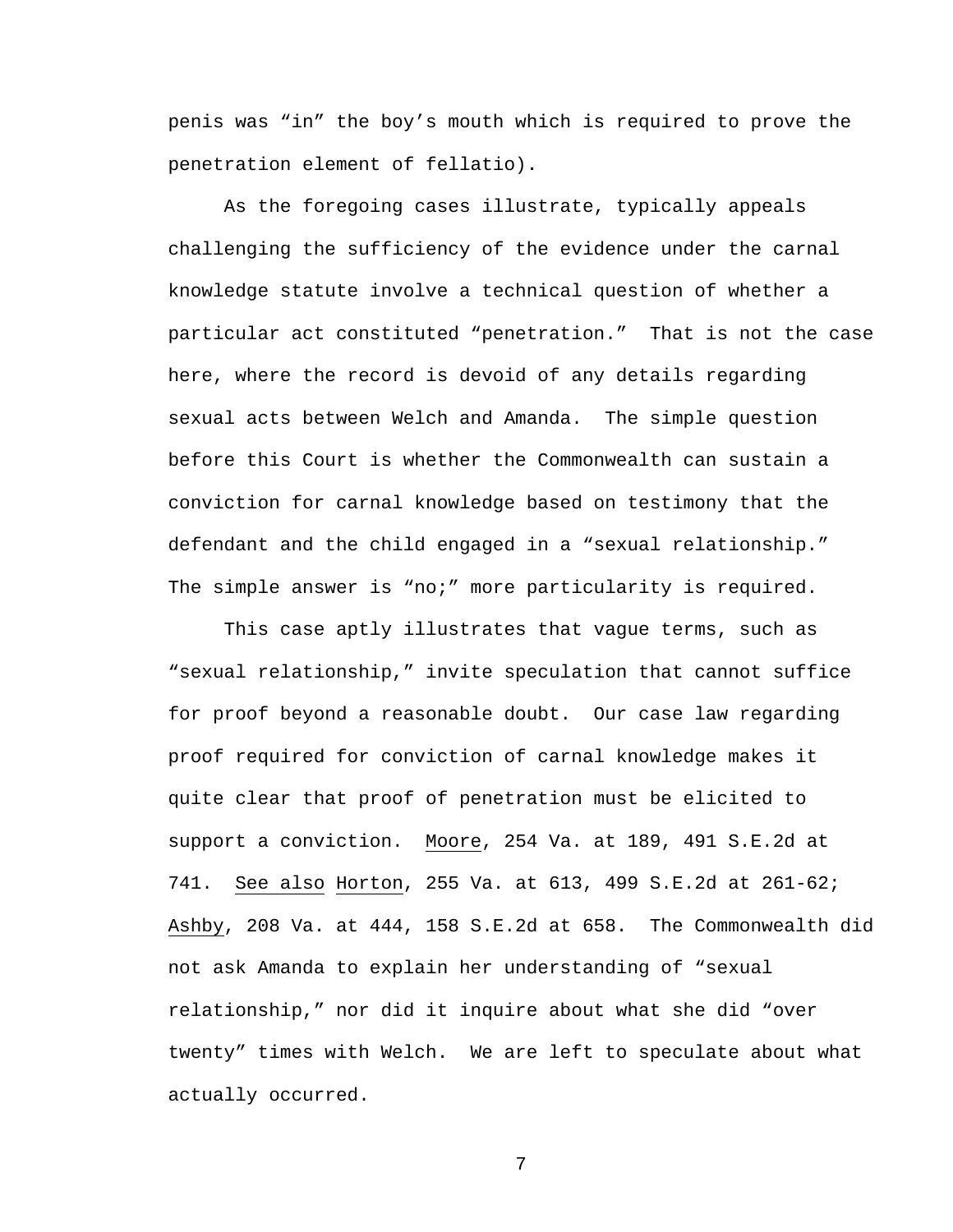The letter written by Welch does not assist the prosecution. The Commonwealth argued on appeal that Welch's letter is evidence against him because he did not deny the rumors circulating around the jail about his relationship with Amanda. We do not agree. The rule the Commonwealth seeks to invoke has been stated as follows:

 When a statement tending to incriminate one accused of committing a crime is made in his presence and hearing and such statement is not denied, contradicted, or objected to by him, both the statement and the fact of his failure to deny are admissible in a criminal prosecution against him, as evidence of his acquiescence in its truth. The basis of such rule is that the natural reaction of one accused of the commission of a crime or of implication therein is to deny the accusation if it is unjust or unfounded.

Dowden v. Commonwealth, 260 Va. 459, 469, 536 S.E.2d 437, 442 (2000) (citations omitted). The letter written by Welch fails to satisfy the rule quoted above in two respects. First, the rule requires that the accusation be "made in [the accused's] presence and hearing." However, Welch's letter does not reveal that a direct confrontation of this sort occurred. Rather, it states that "Ronnie talked to one of the wifes [sic] of one of the guys on my block . . . and told her I was a baby rapist so she told her husband and he told the whole jail." At most, the letter recites to Amanda what other people say are the charges against Welch. Second, the rule applies only when the accused fails to deny, contradict, or object in response to the